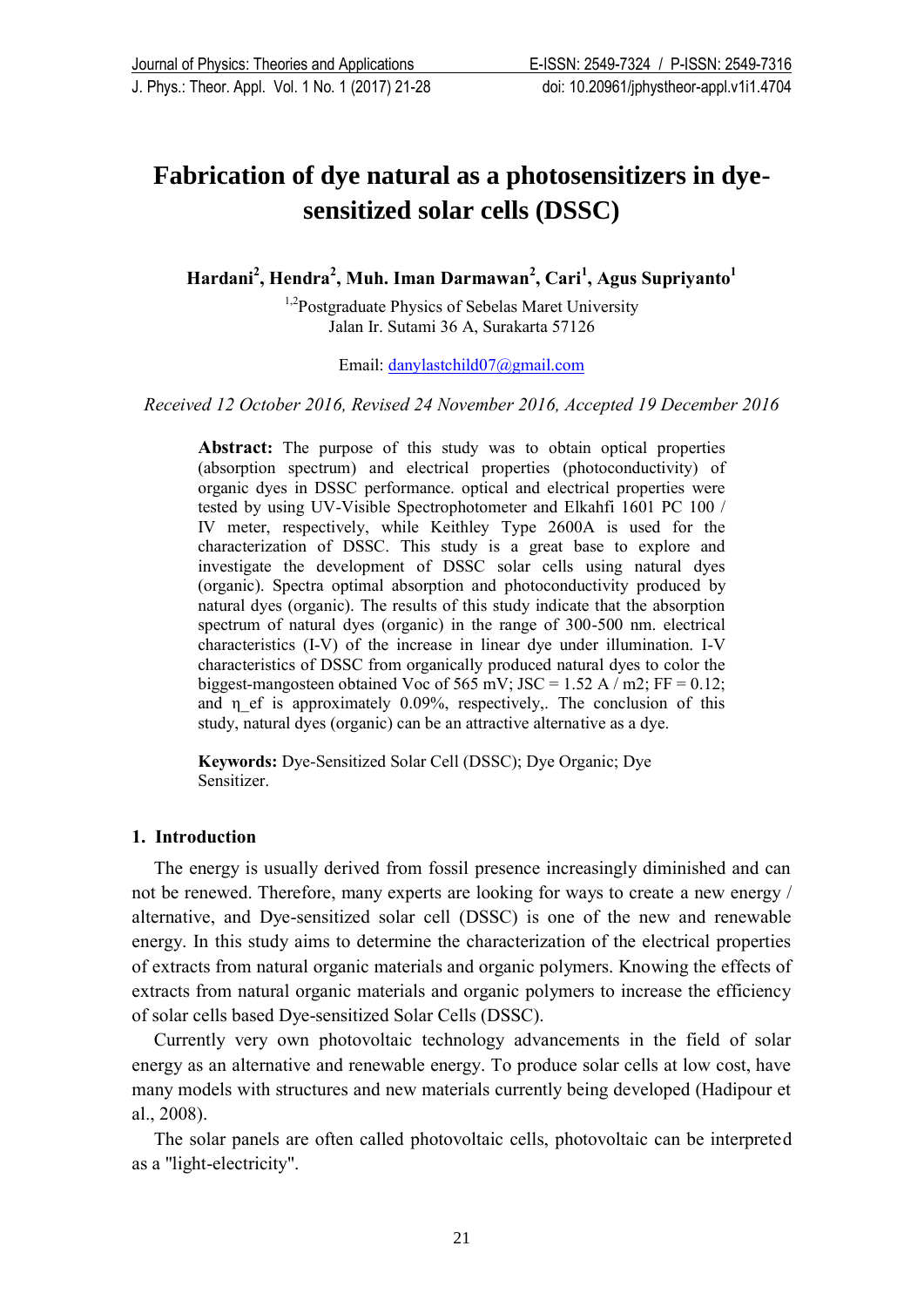Organic photovoltaic is an alternative to replace inorganic photovoltaic solar cells and silicon. Polymer conjunction is interesting in this regard.

Solar cells rely on the photovoltaic effect to absorb solar energy and cause current to flow between two opposite charged layer. Total use of solar panels in the world's electricity production portion is very small because it is constrained by the high cost per watt compared to fossil fuel can be ten times higher, depending on the circumstances.

Right now the cost of solar electric panels makes it impractical for everyday use where electricity "cable" has been provided. Organic Photovoltaics has many attractive features including, potentially to the devices that are flexible, can be produced with simple techniques and inexpensive in terms of cost of manufacture (Brabec.C.J. 2004).

*Dye-sensitized solar cell (DSSC) is a photoelectrochemical solar cell, mainly consisting of photoelectrode, electrolyte, and a counter electrode. Titanium dioxide (TiO2) has become the preferred semiconductors in a variety of studies, unfortunately, due to the band gap is large (3 to 3.2 eV), TiO<sup>2</sup> absorbs only an ultraviolet portion of the sun so it has a low conversion efficiency (Grätzel, M. 2001).*

The last two decades have found M.Gratzel Dye-sensitized Solar Cell (DSSC) as a photovoltaic devais. Dye-sensitized Solar Cells has attracted attention as a converter of energy compared to silicon solar cells (Cari, et.al, 2013). DSSC uses three active material, an organic dye as a material which absorbs photons, a layer of metal oxide nanocrystal as an electron transport material and liquid or metal oxide layer as a hole transport material (HTM) (Gren Martin, A. 1982).

DSSC is very attractive for further investigation because they allow producing high efficiency with cheap production costs (Cari, et.al, 2013). Several studies using material from platinum (Pt) as the counter electrode in DSSC. Platinum (Pt) and carbon (C) is a material commonly used as the counter electrode. In this study, using a platinum (Pt) as the counter electrode in order to reduce drag on the FTO glass.

In DSSC, natural coloring (dye) as a sensitizer play an important role to absorb photons from sunlight and convert it into electric current. The types of dyes such as metal complexes, natural and organic materials typically used as a sensitizer.

The working principle of DSSC is conversion light energy into electrical energy. When a dye is attached to the surface of TiO2 absorbs photons of sunlight, electrons are excited into the conduction band of TiO2. Electrons will be collected in TiO2, dye molecule that is left in a state of oxidized. Furthermore, the electron will transfer through the external circuit to the counter electrode.

Performance solar cells are the ability of solar cells conversion light into electrical energy. Figure 1. An I-V curve which shows Traffic cells in producing voltage and current. In the image shown in the open circuit voltage (Voc), short circuit current (Iis), maximum voltage, maximum current and fill factor. When short circuit condition (Iis), the cell will produce a short circuit current. When open circuit condition no current flows so that the voltage will be the maximum, or so-called open circuit voltage. Fill factor is a measure of the quality of the performance of solar cells.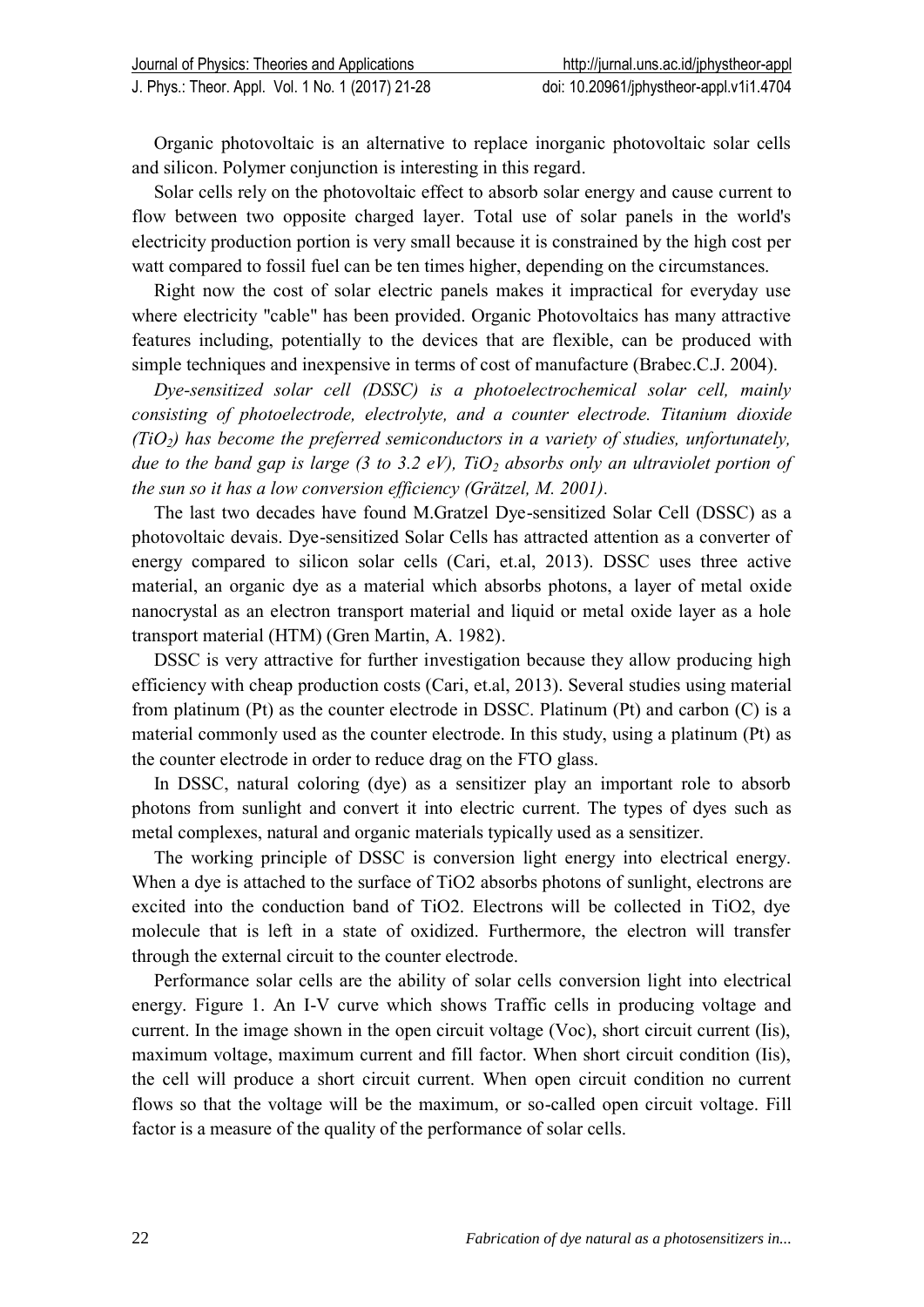

**Figure 1.** Curve I-V DSSC

Fill Factor (FF) is a quantitative measure of the quality of a solar cell, as well as the size of the square outside the I-V curve, fill factor can be obtained using the equation 1.

$$
FF = \frac{V_{\text{maks}}I_{\text{maks}}}{V_{oc}I_{\text{sc}}}
$$

$$
(1)
$$

The maximum power produced by the solar cells can be obtained from the equation 2.

$$
P_{maks} = V_{oc}I_{sc}FF
$$
  
(2)  

$$
\eta = \frac{P_{MAX}}{P_{cahaya}}
$$
  
(3)

The efficiency of solar cells is a quantitative comparison of the maximum power generated cells ( $P_{max}$ ) with the power of the incoming light ( $P_{light}$ ) can be determined by the equation 3.

## **2. Research Methods**

 $TiO<sub>2</sub>$  used in this study is Titanium dioxide (nanopowder) with a size of 21 nm. TiO<sub>2</sub> as much as 0.5 grams dissolved in 2 ml of ethanol is stirred for 30 minutes using a vortex stirrer.

 $TiO<sub>2</sub>$  is coated onto a conductive glass Fluorine Tin Oxide (FTO) by the deposition area of 1.5 cm x 2 cm using methods Coathing spin. TiO<sub>2</sub> layer that has been deposited is heated to a temperature of 5000C for 60 minutes on a hot plate. This study used a dye of the extract organic material pulverized using a mortar until smooth. Organic material is finely dissolved in 35 ml of ethanol while stirring for 60 minutes and allowed to stand for one day in order to extract dye organic material produced homogeneous. Construction DSSC used is a sandwich system. Working electrode FTO conductive glass coated TiO<sup>2</sup> that has been soaked with dye organic material*.*

The counter electrode in the form of the FTO conductive glass that has been coated a thin layer of Pt (Hexachloroplatinic (IV) acid 10%). Electrolytes are made from sodium 3.3 g, Iodine 0528 gr, HPA 0.005481 gr, Acetonitrile 30 ml which spilled between the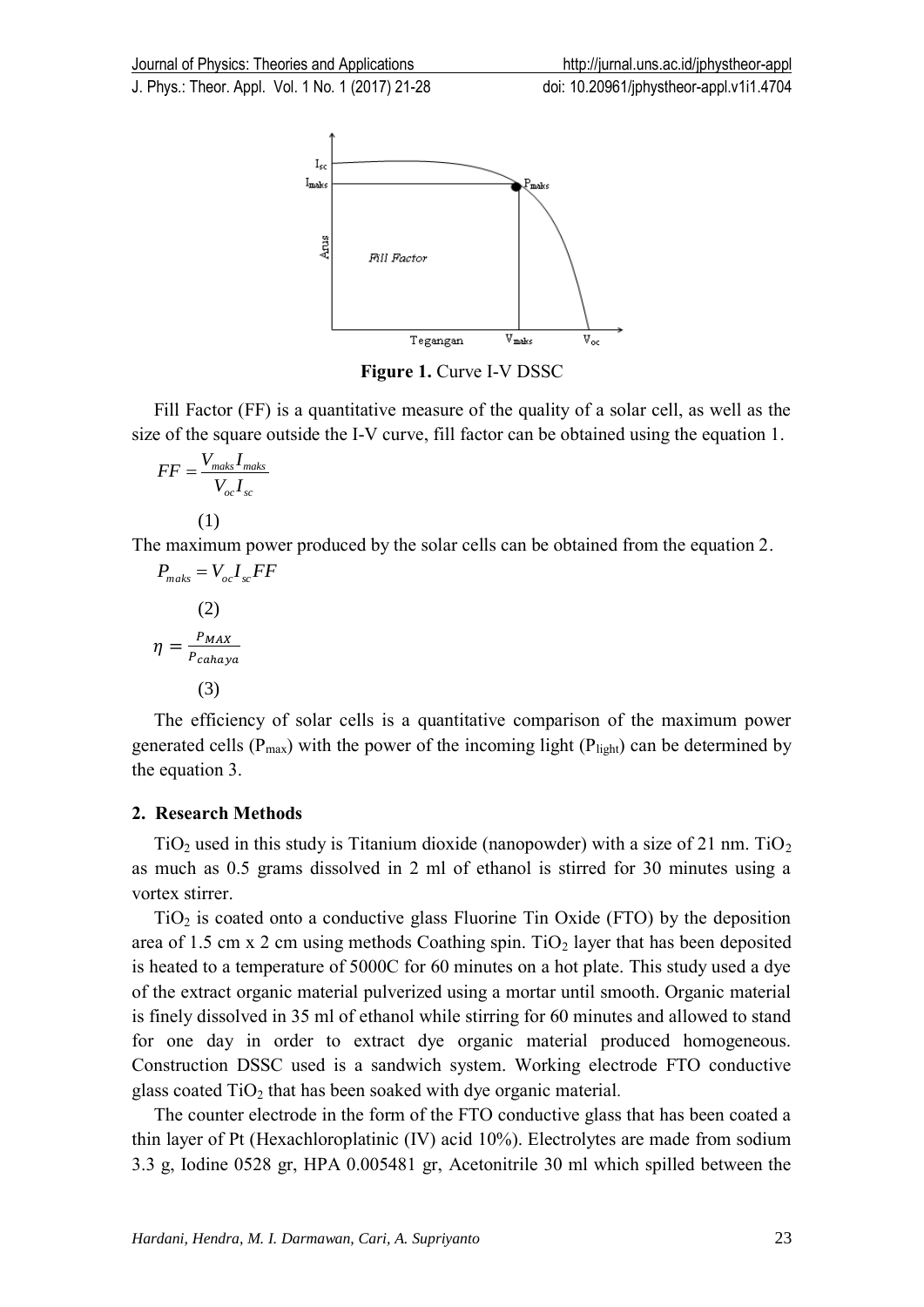counter electrode and the working electrode is given a barrier to use a keyboard protector to prevent short circuiting.

The working electrode and the counter electrode and the electrolyte that has been poured between them in the pile are then clamped using the clipboard. DSSC then characterized using current and voltage Keithley. As shown in Figure 2.



**Figure 2.** Structure DSSC

## **3. Results and Discussion**

The dye solution is made from extracts of organic material that can absorb and pass on the visible light spectrum. The dye serves as Dye-sensitized Solar Cells using extraction of organic materials as a dye sensitizer has been carried out, testing the extraction of organic materials using UV-Visible spectrophotometer 1601 PC to know the power of the absorbance of the extraction of organic material to the visible wavelengths.

Absorbance is measured in the range of 200-800 nm. Results characterization absorbance spectrum in Figure 3 shows that the absorption spectrum extracts organic material contained in the range of 300-800 nm.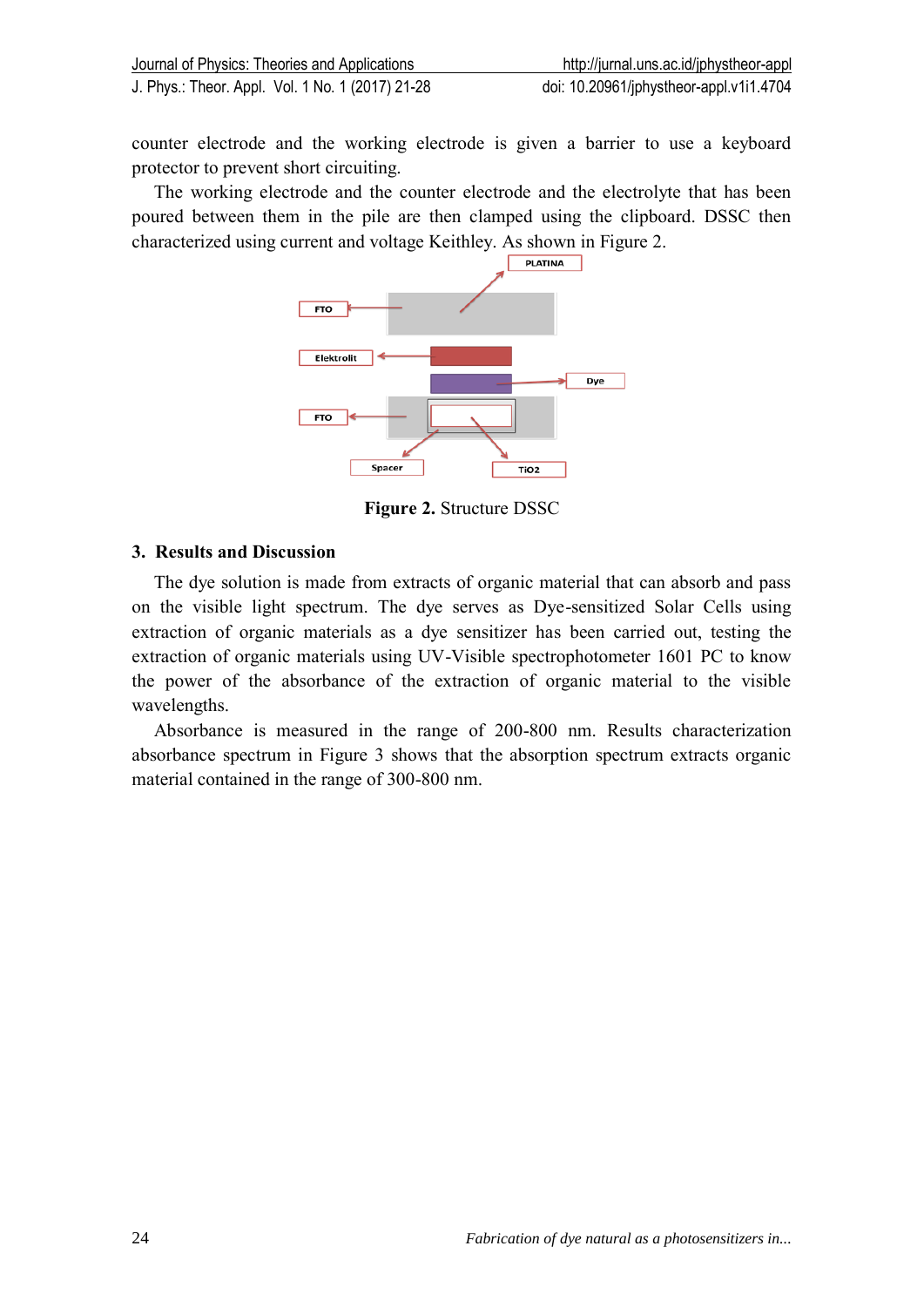

**Figure 3.** Graph Absorbance extract organic material

Characterization current-voltage (I-V) is a method to determine the performance of Dye-sensitized Solar Cells is how much ability DSSC can convert light into electrical energy measurement of I-V performed under dark and light conditions is under irradiation of halogen lamp with the intensity of  $1000 \text{ W/m}^2$ . To value the characteristics of DSSC can be seen in Figure 4.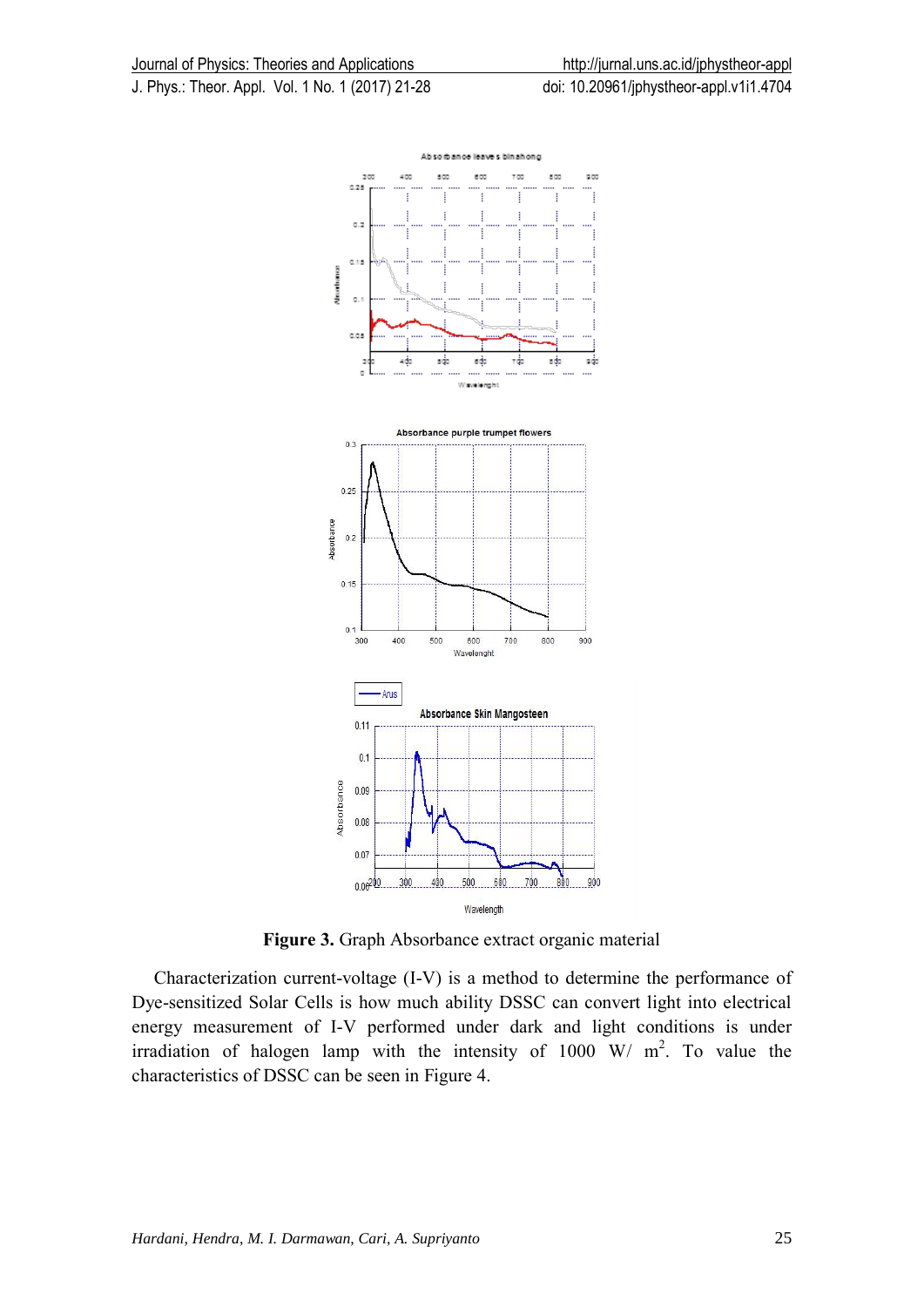





**Figure 4.** Curve I-V organic materials

From Figure 4 shows the I-V curve values characterization of organic matter in the light of current is greater than the dark current. DSSC efficiencies generated by the use of extracts of organic materials with a treatment difference in  $TiO<sub>2</sub>$  are presented in Table 1. In this study using Pt counter electrode (Hexachloroplatinic (IV) acid 10%).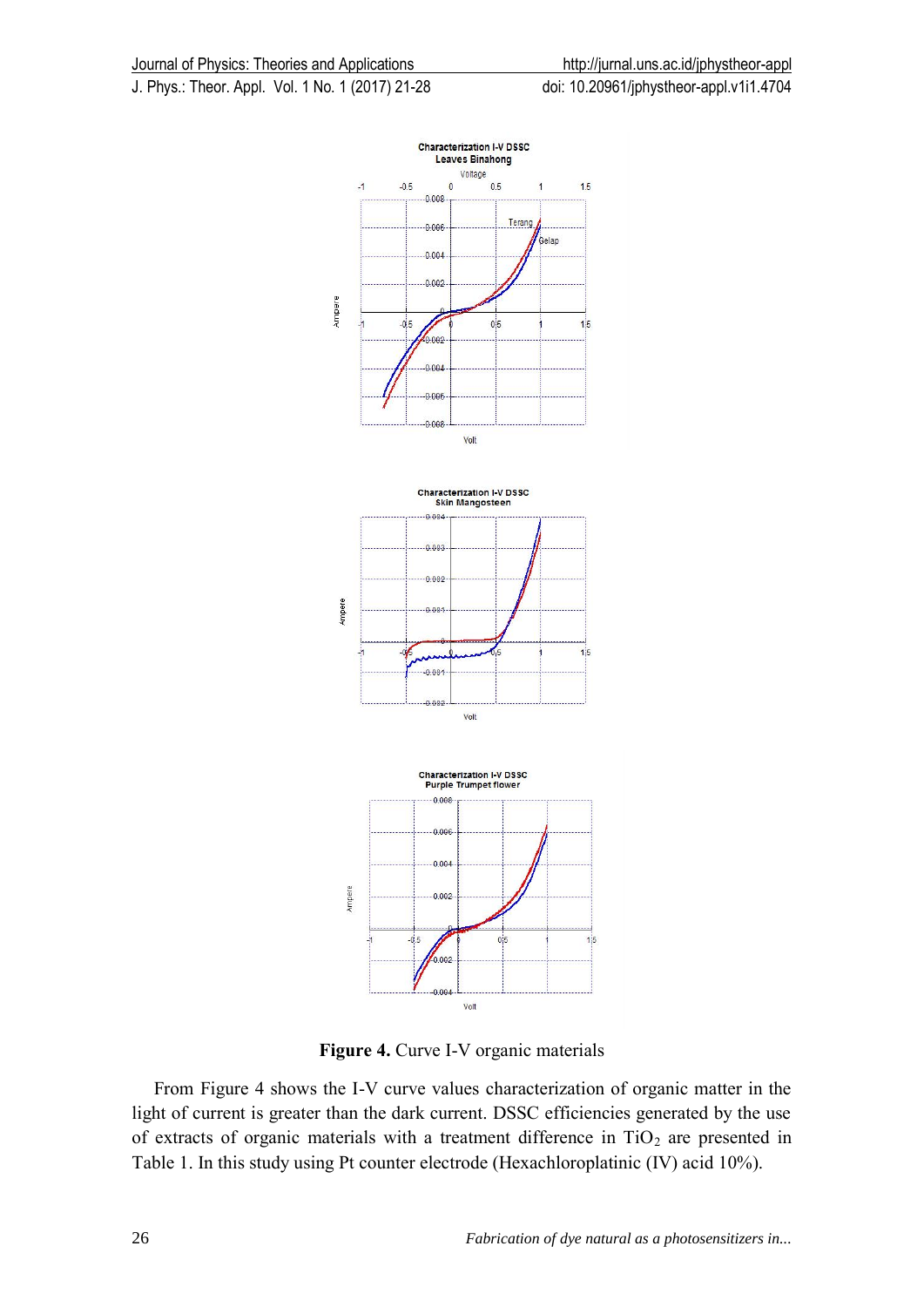| Dye             |  | $Voc$ (mV)                                          | $\operatorname{Isc}(\mu A)$ | FF                    | Pmax                  | $\eta$ (%)           |
|-----------------|--|-----------------------------------------------------|-----------------------------|-----------------------|-----------------------|----------------------|
| Skin Mangosteen |  | $0.5 \times 10^{-3}$                                | $0.3 \times 10^{-6}$        | $1.26 \times 10^{-7}$ | $0.2 \times 10^{-3}$  | $0.9 \times 10^{-1}$ |
| Leaves Binahong |  | $0.17 \times 10^{-3}$ $0.38 \times 10^{-9}$         |                             | $5.09 \times 10^{-8}$ | $2.3 \times 10^{-5}$  | $1 \times 10^{-2}$   |
| Purple          |  | Trumpet $0.14 \times 10^{-3}$ $0.27 \times 10^{-9}$ |                             | $0.8 \times 10^{-2}$  | $1.52 \times 10^{-5}$ | $0.7 \times 10^{-2}$ |
| Flower          |  |                                                     |                             |                       |                       |                      |

**Table I.** DSSC Efficiency

This study used a liquid electrolyte, where the electrolyte is the longer used increasingly depleted due to evaporating and produce less than the maximum transfer catalyst. In accordance with the function of the electrode/charge. If electrolyte depleted or nonexistent, the electron transfer activity will be reduced/no.

## **4. Conclusion**

Dye-sensitized Solar Cells (DSSC) using organic materials extraction material with a time difference of immersion has been manufactured. With the current and voltage generated. The area of the curve shows a DSSC from extracts of organic materials by soaking method produces I-V curves well. The counter electrode is one important component of unusual released at DSSC structure.

Giving Pt (Hexachloroplatinic (IV) acid 10%) on the counter electrode provides better performance in DSSC. Pt (Hexachloroplatinic (IV) acid 10%) to function as a catalyst in accelerating the redox reaction with the electrolyte. The efficiencies generated by each of the organic material showed good improvement.

## **Thank-you Note**

Researchers would like to thank the manager of the Laboratory of Natural Sciences UNS Surakarta and support LPPM Graduate Grant No. UNS Surakarta 301A / UN27 / PN / 2014.

## **References**

- Brabec C J. (2004). Organic Photovoltaic: Technology and Market. *Journal of Solar Energy Materials & Solar Cells 83* (2-3) 273-292
- Cari, Nurussaniah, Boisandi, Anita, Supriyanto Agus, Suryana Risa. (2013) Studi Pengaruh Konsentarasi Poly (3-Hexylthiophene) (P3HT) Terhadap Peningkatan Efisisensi Dye-Sensitized Solar Cells. *Seminar Nasional 2nd Lontar Physics Forum*. ISBN: 978-602-8047-80-7:LPF1331-1.
- Grätzel, M. (2001). Photoelectrochemical cells. *Nature*, *414*(6861), 338-344..
- Green, M.A. (1982). *Solar cells: operating principles, technology, and system applications*. United States: Prentice-Hall, Inc.,Englewood Cliffs, NJ.
- Hadipour, A., de Boer, B., & Blom, P. W. (2008). Organic tandem and multi-junction solar cells. *Advanced functional materials*, *18*(2), 169-181.